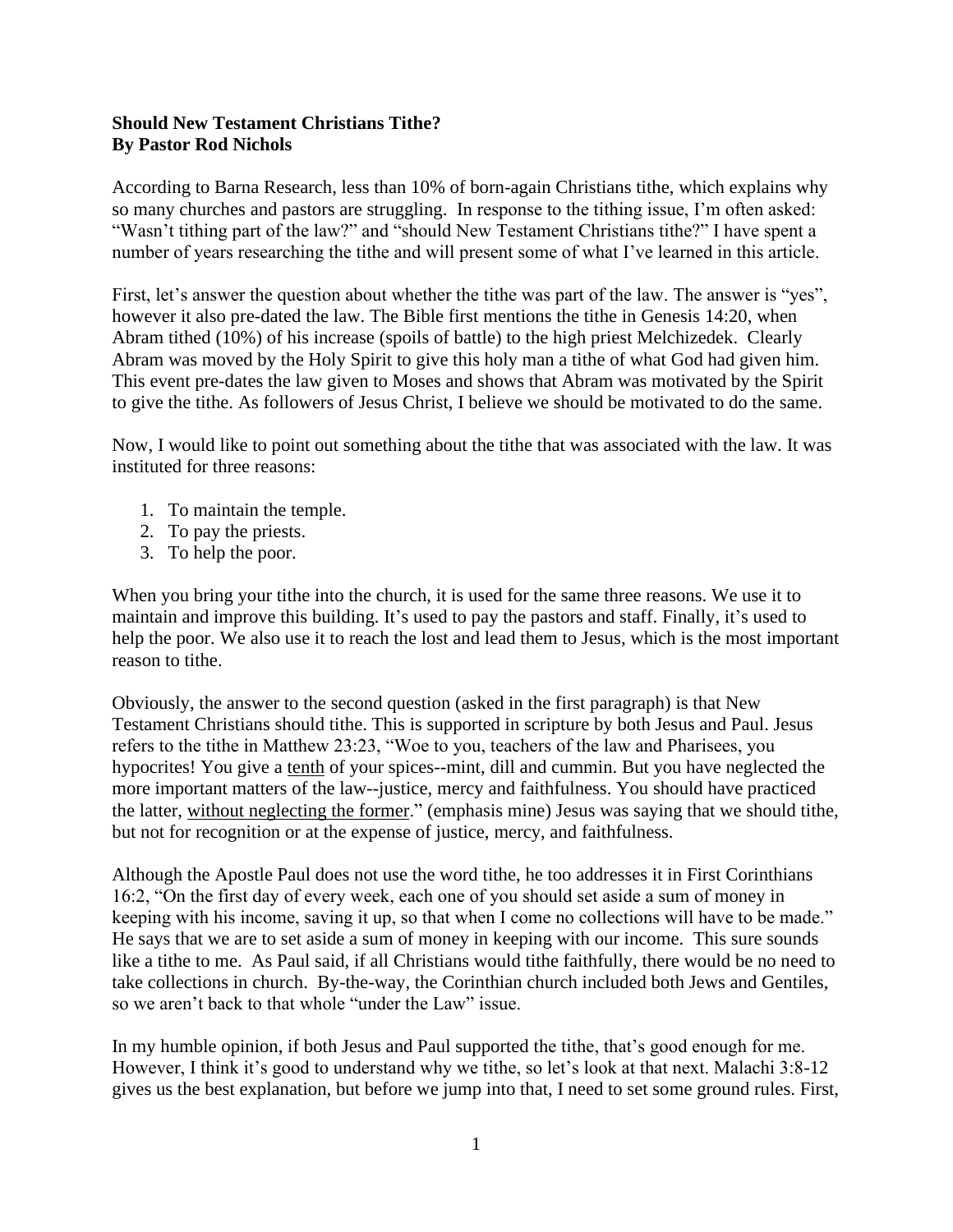according to Psalm 24:1 and 1 Corinthians 10:26, everything belongs to the Lord. That means that 100% of the money you receive belongs to God. Second, God has established a partnership with us and all He asks for is the first 10%. We get to keep and use the other 90%. Okay, now let's study Malachi 3:8-12 to better understand why we tithe.

Will a man rob God? Yet you rob me. But you ask, 'How do we rob you?' "In tithes and offerings. You are under a curse—the whole nation of you—because you are robbing me. Bring the whole tithe into the storehouse, that there may be food in my house. Test me in this," says the LORD Almighty, "and see if I will not throw open the floodgates of heaven and pour out so much blessing that you will not have room enough for it. I will prevent pests from devouring your crops, and the vines in your fields will not cast their fruit," says the LORD Almighty. "Then all the nations will call you blessed, for yours will be a delightful land," says the LORD Almighty.

I love this scripture because it is God speaking to the Israelites and to us; giving exact instructions. In verse eight, it is clear that if we are not tithing, we are robbing God. How can that be, you ask? If 100% of your money belongs to God and He claims the first 10%, then that part belongs to Him, right? If you use it for your own purposes and don't give it to God, wouldn't that be stealing? The correct answer is "YES" and none of us want to be stealing from God.

Verse nine gives the penalty for not tithing - a curse. Keep in mind that this is pre-Jesus, who took all the curses to the cross, so in their case they would have been subject to an actual curse. I don't believe this applies to us now, but I do believe that when we don't tithe, we miss out on the benefits mentioned in Malachi 3:8-12, which includes protecting the rest of our money from the devourer (satan/the devil)

According to John 10:10, the thief (again satan/the devil) comes only to steal, kill, and destroy, so we don't want that rat anywhere near our money. Satan will accomplish his mission by misleading our thinking into making poor financial decisions causing debt and worse. Also, because God's blessing isn't there, things will wear out quicker (clothes and sandals of the Israelites in the desert didn't wear out because of God's blessing).

Verse ten is the one I really like, because it tells us that if we bring the whole tithe (10% of our gross income and any increase) into the storehouse (the church), then we will be blessed. In fact, this is the only place I have found in the Bible where God says "test me." Right after that He tells us that if we do test Him and tithe, He will open up the floodgates of heaven and poor out so much blessing that we don't have room enough for it all. One day when I was meditating over this verse, the Lord told me that He used those same floodgates to poor water onto the earth in Noah's day. That was a lot of water and this is a lot of blessing. Plus, He says that we won't have room enough for it. I don't know what your situation is, but I checked with my bank and there is plenty of room in my account, so pour it on, Lord!

Verse eleven shows us the opposite of the curse (if we don't tithe), as it tells us that if we tithe, God will prevent Satan from having access to the other 90% and so it will go further. My wife and I experienced this. There was a time when we were deeply in debt and there was always